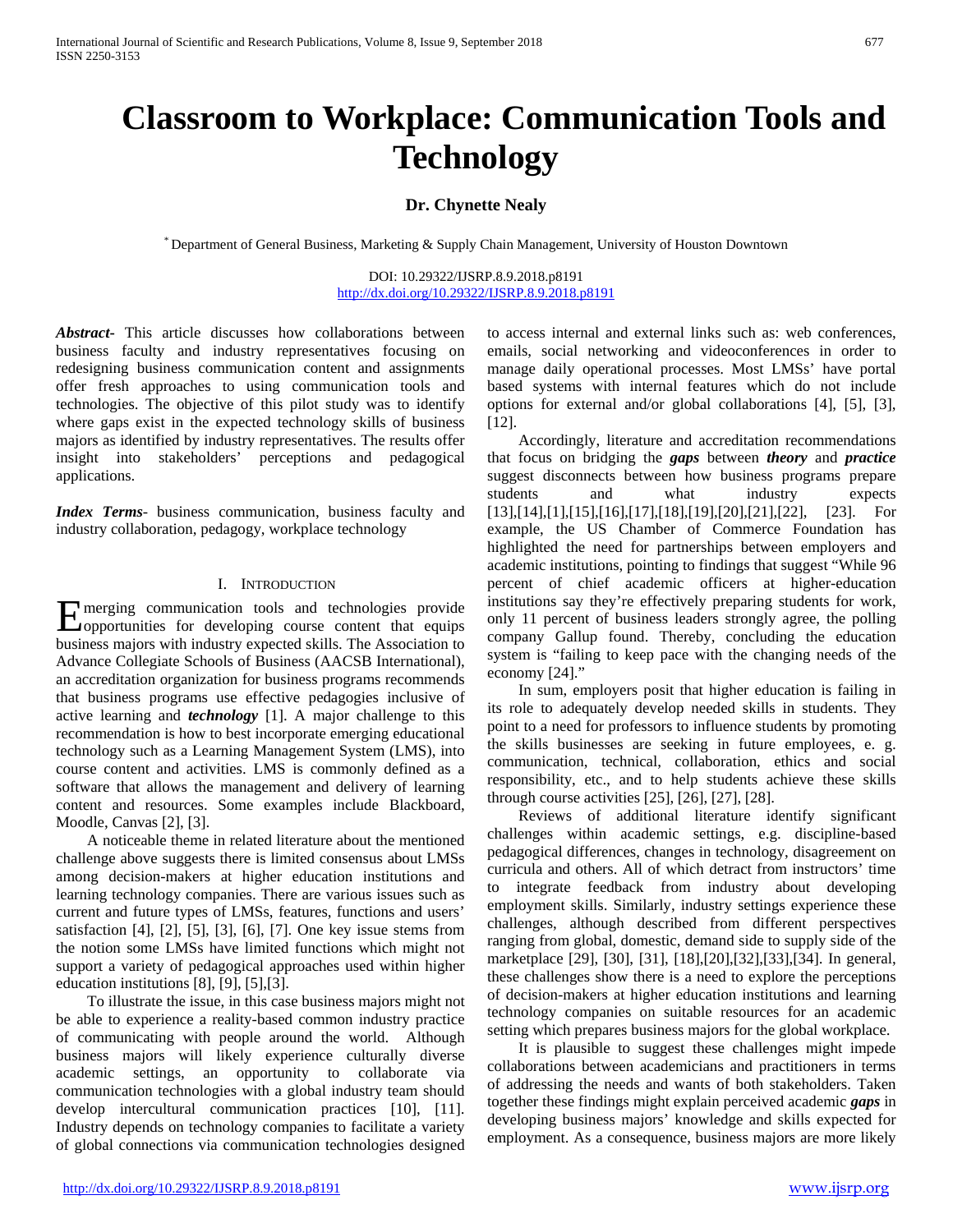to have limited knowledge about what industry values, such as, the importance of possessing transferable skills [35],[36], [37], [38], [39], [40]. For example, given technology's profound impact on skills that employers want from business graduates, prior to graduating, business majors should be able to demonstrate an awareness of paradigm shifts brought about by continuous technological changes [41], [42], [1], [43].

 Hence, a reasonable strategic plan should be to adopt an LMS which facilitates via features and functions options that allow adjustments to course content and applications consistent with technological changes. For instance, this might consist of non-technical topics which equip students with skills for communicating across cultures, generations, and other group characteristics inclusive of **a***pps (software applications), i.e. computer programs designed to complete specific functions.* In doing so, business majors should be able to contextualize applicable knowledge and apply transferable skills when entering the workplace. Thus, the strategic plan must embrace collaborations between academicians and practitioners to lessen perceived *gaps* in preparedness and employability skills. The following describes a pilot study designed to identify where *gaps*  exist in the expected technology skills of business majors as identified by industry representatives.

## II. RESEARCH ELOBORATIONS

 Within the context of bridging the gap between *theory* and *practice*, the author, a business professor, audited a core course, Business Communication, to identify usable data which might accommodate adjusting the course and/or specific applications related to emerging communication tools and technologies to address industry expectations. The business communication course serves as a required skill based core course for undergraduate business majors across disciplines (e.g. accounting, finance, general business, insurance and risk management, international business, management, management information systems, marketing, and supply chain management). After the audit, invitations were sent to twenty-five industry representatives from various organizations to participate in a round-table discussion about expected knowledge and skills related to communication tools and technologies. All twenty-five industry representatives, each matching majors offered by the college, agreed to participate in the discussion. The discussion was guided by data from the audited which focused on topics and assignments related to paradigm shifts brought about by continuous technological changes.

 We discussed the use of LMSs in higher education and challenges associated with support instructional strategies and student learning. Threaded in the discussions was literature related to users; satisfaction which included limited features and functions of LMSs. Selected examples of modules (topics and assignments) customized in an LMS were used to show how students are introduced to discipline-based communication technologies. These modules are designed to help students develop knowledge and skills applicable to a variety of workplace settings. The presentation showed some of the LMS's limitations with respect to external features and functions. This method allowed industry representatives to view the matter from an academic perspective to determine *gaps* in preparedness and employability skills. Options were presented that encouraged the need for external industry collaborations to develop course contents inclusive of practicing communication technologies via a reality-based specific workplace setting specific to their discipline (majors).

 A key outcome from the discussion was an invitation for business majors to visit the various organizations represented. This pilot agreement allowed industry representatives to showcase via their organizational settings workplace technologies in terms of expected performance applicable to each major. To accommodate this invitation, the author selected a business communication course given its diverse pool of business majors, created discipline-based teams and planned a flipped course design, i.e. "that which is traditionally done in class is now done at home, and that which is traditionally done as homework is now done in class [44]." This course design encourages student to prepare before coming to class in order to facilitate a variety of high impact in-class activities. With this in mind and the pilot study's objective, *to identify where gaps exist in the expected technology skills of business majors as identified by industry representatives*; the author developed and administered a pre-class survey using the survey tool Qualtrics. Students enrolled in the selected course were instructed to complete the survey before class and before reading related course material about the topic.

## III. RESULTS

 Results from the survey supported industry concerns about business majors' preparedness in terms of technological readiness for the workplace. Although the sample size (n=40) was small only (3) participants indicated (very satisfied) when asked *about perceived satisfaction with knowledge and skills related to discipline-based communication tools and technologies.* These findings were discussed in-class to highlight the importance of learning first-hand what kind of communication tools and technology are expected for applicable employment prospects. To illustrate the key findings from the survey, a pre-class reading assignment, [35], about college students' perceptions of preparedness for careers was used to engage and challenge participants. This set the course for a range of individual and team/work activities. Examples include: evaluating the primary needs of employers to improve employment prospects, conducting research to identify perceived gaps between business majors and industry representatives about expected technology skills, evaluating data sources for business research, drafting/revising legal and ethical messages using communication technology, preparing to present effectively in teams.

 The flipped class design and activities allowed participants to prepare and meet with industry representatives for discussions about expected industry standards related to communication tools and technologies. Participants representing eight teams: general business, international business, management, management information systems, marketing, supply chain management and accounting (two teams); reported gaining "reality-based knowledge and practice" from the industry visits. In turn, teams prepared written reports and presentations to demonstrate their *understanding of paradigm shifts brought about by continuous*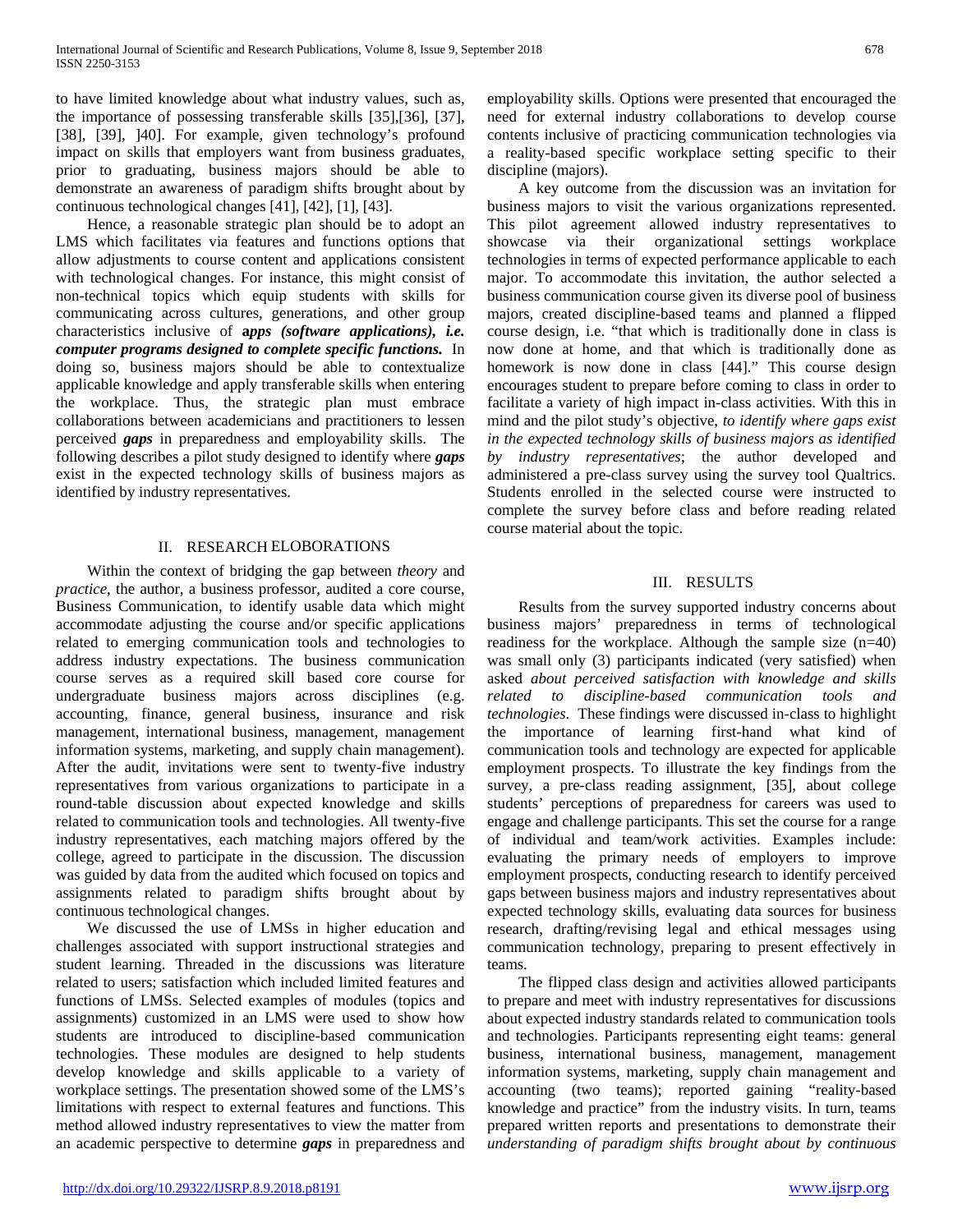*technological changes.* Activity takeaways were: participants invited their host industry representative to attend the presentations, each team presented findings about primary *apps*  used by their host industry representative and all teams shared and compiled a summary findings of communication tools and technologies utilized at the various workplaces. A brief description of selected examples follow.

 *Fishbowl Inventory* designed for small to mid-sized companies looking for a complete inventory management system without replacing QuickBooks for Accounting. Many companies using a combination of QuickBooks and Excel have said they need a more robust solution but are not ready for an enterpriselevel ERP system [45].

*Square Up* is an easy to use program for any type of business and increases accessibility between users from different generational backgrounds. It is mainly utilized as a portable payment processing system. Square Up can track inventory, send alerts to circumvent low stock, send electronic purchase receipts via email and generates real time analytical reports [46].

 *Salesforce* is a cloud based tool that helps more than onehundred thousand customers and two million subscribers worldwide to manage people and processes. An easy-to-use application, Salesforce streamlines all steps of the sales process, including lead management, analytics, and forecasting. This application is utilized in industries such as divisions including Financial Services, Manufacturing, Media, Healthcare, Higher Education, Retail, and Non-profit organizations [47].

#### IV. CONCLUSIONS

 The collaborative approach during all phases of this study seemed to enhance engagement by all participants and at all levels. Participants, internal and external, followed instructions, completed agreed activities and met the pilot study's objective *to identify where gaps exist in the expected technology skills of business majors as identified by industry representatives.* It is important to be cognizant that this was a pilot study with a small sample size. However, these findings have a number of theoretical and practical implications, such as: using best practices from industry standards to revise business communication content and applications. As clearly articulated in an archived article retrieved from the accreditation organization AACSB, it appears that industry and academia are in agreement that business programs require dramatic changes to the curriculum that are aligned with the needs of the new global workforce. The case for making business programs more desirable has never been so critical. And, business schools need to quickly get on board with deep changes to their curriculums to avoid further declines [48]. Employers expect new graduates to contribute in meaningful and innovative ways once hired, thus, it seems reasonable for academic programs to make adjustments to accommodate that need [49]. In this case, as suggested technological change demands connections between education and employment. These changes will require continuous skill acquisition for professional relevance [50], [51].

 Based on this, a reasonable best practice for academics to consider when assessing LMSs and related technologies might be to focus on options which best support collaborations with industry that accommodates development of twenty-first century

skills. The author of this articles recommends two key takeaways from a study, [52], about twenty-first century pedagogies which should help with accommodating and equipping students with competencies and skills.

 Teachers must become comfortable with managing new forms of classroom dynamics and supporting multiple teams of students working independently, as they explore and gain new understandings and skills to prepare them for twenty-first century life [52], [53].

 Real-world experiences merged with sustained engagement and collaboration offer opportunities for learners to construct and organize knowledge; engage in detailed research, enquiry, writing and analysis; and communicate effectively to audiences [52], [54].

 The challenges related to changing communication tools and technology cited above suggest a need to address expected technology skills between academic and industry settings. Results from this pilot study contribute to pedagogies strategies in terms of options for developing and implementing "innovative" business programs, course content and applications. Business majors should be able to transfer meaning from their academic (*theory*) experiences into professional (*practical*) experiences required in the workplace. This article underscores the importance of selecting an LMS with options that facilitate reality-based experiences in order to provide business majors with experiences they might encounter in the workplace. Thus, this pilot study was a useful career development activity. Overall, it was mutually beneficial for all participants in providing insight about *bridging the gaps between academicians and industry perceptions.* 

#### **REFERENCES**

- [1] AACSB International The Association to Advance Collegiate Schools of Business. (2011). Recommendations to AACSB International from the globalization of management education task force. 3, Tampa, FLA. AACSB International.
- [2] P. Hill, (2016). The Odd Couple: How Ed Tech Must Support Vastly Types of Professors. Retrieved from https://mfeldstein.com/tag/the-chronicle-of-higher-education.
- [3] I. Dobre, (2015). "Learning management systems for higher education An overview of available options for higher education organizations" Procedia-Social and Behavioral Sciences, 180, 313–320.
- [4] P. Berking & S. Gallagher, (2016, June 1). "Choosing a Learning Management System (Ver. 7.0)." Advanced Distributed Learning (ADL) Co-Laboratories, 14, 40–62.
- [5] [5] Brown, M., Dehoney, J., & Millichap, N. (2015a). "The Next Generation Digital Learning Environment." A Report on Research.<br>
Educause Learning Initiative paper. Retrieved from Educause Learning Initiative paper. Retrieved from https://net.educause.edu/ir/library/pdf/eli3035.pdf
- [6] [6] E. Dahlstrom, D. Brooks, & J. Bichsel, (2014, September). "The current ecosystem of learning management systems in higher education: Student, faculty, and IT perspectives."Research report. Louisville, CO: ECAR. Retrieved from https://net.educause.edu/ir/library/pdf/ers1414.pdf
- [7] [7] F. Olsen, (2001) "Getting ready for a new generation of coursemanagement systems." Chronicle of Higher Education 48(17):25-28.
- [8] [8] B. Adams, M. Cummins, A. Davis, A. Freeman, G. Hall, & V. Ananthanarayanan, (2017). NMC horizon report: 2017 higher education edition. Austin, TX: The New Media Consortium.
- [9] [9] M. Anshari, Y. Alas, N. Yunus, N. Sabtu, M. Hamid, & M. Smith, (2016). Learning management system 2.0: Higher education. In M. M. Pinheiro & D. Simões (Eds.), Handbook of research on engaging digital natives in higher education settings (265-278).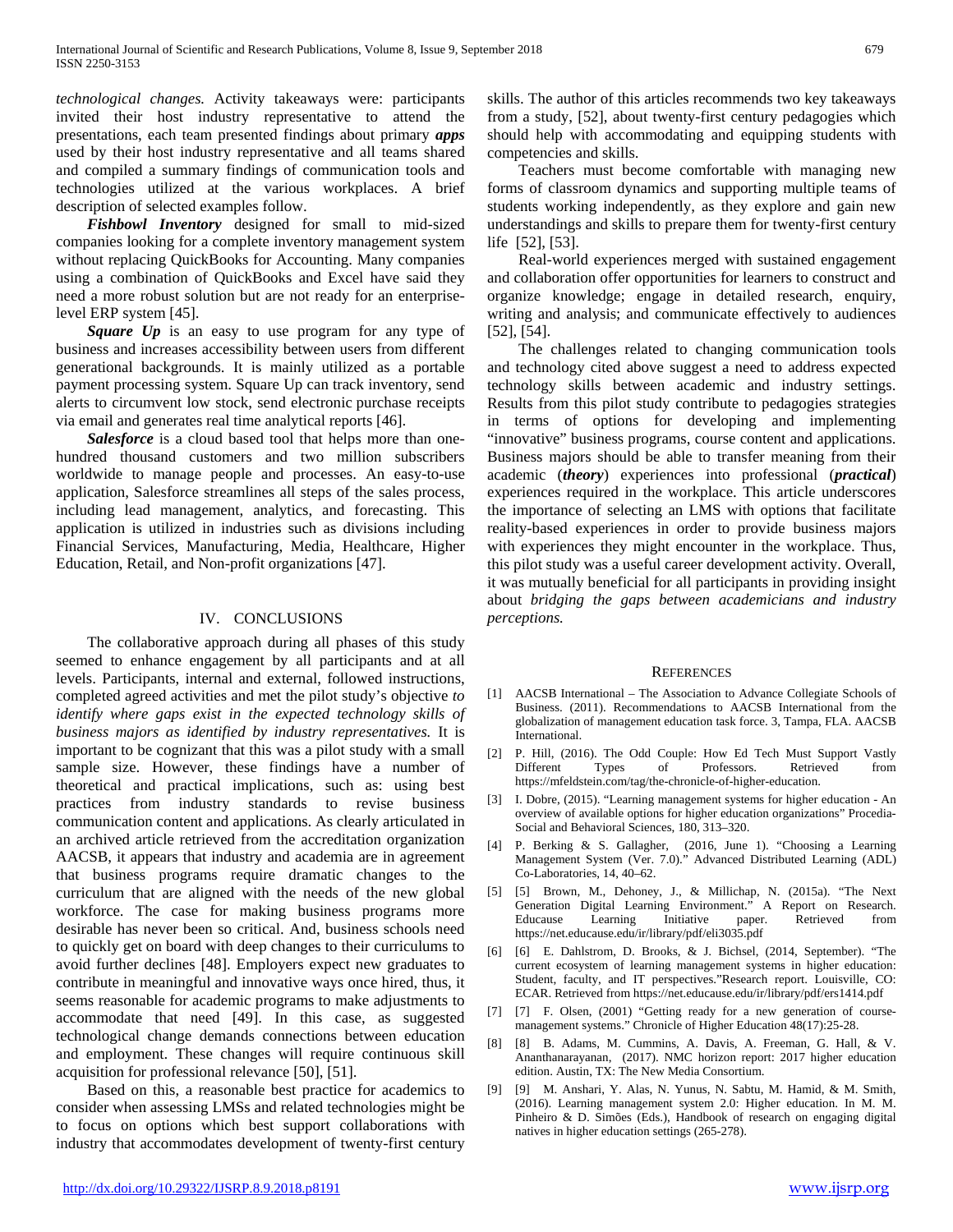- [10] [10] M. Chui, J. Manyika, J. Bughin, R. Dobbs, C. Roxburgh, H. Sarrazin, G. Sands, & M. Westergren, (2012). The Social Economy: Unlocking Value and Productivity through Social Technologies. McKinsey Global Institute.
- [11] [11] I. Varner & L. Beamer, (2005). Intercultural Communication in the Global Workplace. Boston: McGraw-Hill.
- [12] [12] R. Culatta, (2004). Top 10 reasons to mobilize Chris Thomas (Intel). Retrieved from Wideopendoors.net/blog/archives/2004.
- [13] [13] P. Sidhu & V. Calderon, (2014). Many Business Leaders Doubt U.S. Colleges Prepare Students. Retrieved from http://news.gallup.com/poll/167630/business-leaders-doubt-collegesprepare-students.aspx
- [14] [14] Southern Association of Colleges and Schools Commission on Colleges (SACS), (2012). The principles of accreditation: Foundations for quality enhancement. Retrieved from http://www.sacscoc.org/pdf/2012PrinciplesOfAcreditation.pdf
- [15] [15] AACSB International The Association to Advance Collegiate Schools of Business. (2007), Eligibility procedures and accreditation standards for business. Tampa, FLA. AACSB International.
- [16] [16] AACSB International The Association to Advance Collegiate Schools of Business. (2003). Proposed eligibility procedures and standards for business accreditation. Retrieved August 13, 2010, from http://www.aacsb.edu/conferences/events/seminars.asp
- [17] [17] H. Yu, (2010). "Bring workplace assessment into business communication classrooms: A proposal to better prepare student for professional workplaces." Business Communication Quarterly, 73, (1), 21- 3.
- [18] [18] J. Hoover, R. Giambatista, R. Sorenson & W. Bommer, (2010). "Assessing the effectiveness of whole person learning pedagogy in skill acquisition." Academy of Management Learning & Education, 9, 192-203.
- [19] [19] M. Bell, (2009). "Introduction: Changing the world through what and how we teach." Academy of Management Learning & Education, 8, 574- 575.
- [20] [20] D. Sapp & Q. Zang, (2009). "Trends in industry supervisors' feedback on business communication internships." Business Communication Quarterly, 72 (3), 274-288.
- [21] [21] S. Goltz, A. Hietapelto, R. Reinsch, & S. Tyrell, (2008). "Teaching teamwork and problem solving concurrently." Journal of Management of Education, 32, 541-562.
- [22] [22] P. Argenti, (2007). Corporate Communication. New York, NY McGraw-Hill/Irwin.
- [23] [23] K. Smart & N. Csapo, (2007). "Learning by Doing: Engaging Student through Learner Centered Activities." Business Communication Quarterly, 70 (4), 451-457.
- [24] [24] J. Marcus, (2017). Impatient With Colleges, Employers Design Their Own Courses. Retrieved from https://www.wired.com/.../impatient-withcolleges-employers-design-their-own-course.
- [25] [25] C. Fabris, (2015). College Students Think They're Ready for the Work Force. Employers Aren't So Sure. Retrieved from https://www.chronicle.com/article/College-Students-Think/151289
- [26] [26] American Management Association (AMA). (2010). Executives say the 21st century requires more skilled workers. Retrieved from http://www.p21.org/documents/CriticalSkillsSurveyExecutiveSummary.pdf
- [27] [27] National Association of Colleges and Employers (NACE). (2009). NACE research report: Job outlook 2010. Retrieved from: http://www.naceweb.org
- [28] [28] Partnership for 21st Century Skills. (2008). 21st Century skills, education & competitiveness: A resource and policy guide. Tucson:<br>Partnership for 21st Century Skills. Retrieved from: Partnership for 21st Century Skills. Retrieved from: http://www.p21.org/documents/21st\_century\_skills\_education\_and\_compet itiveness\_guide.pdf
- [29] [29] F. Moshiri & P. Cardon, ( 2014). "The State of Business Communication Classes: A National Survey." Business and Professional Communication Quarterly, 77, (3), 312-329.
- [30] [30] The Experts (2013). Why Aren't Companies Getting Graduates With the Skills They Need? Retrieved from https://www.wsj.com/articles/whyaren8217t-companies-getting-graduates-with-the-skills-they-need-138176
- [31] [31] J. Hoover, R. Giambatista, R. Sorenson & W. Bommer, (2010). Assessing the effectiveness of whole person learning pedagogy in skill acquisition. Academy of Management Learning & Education, 9, 192-203.
- [32] [32] T. Russ, (2009)." The Status of the Business Communication Course at U.S. Colleges and Universities." Business Communication Quarterly, 72 (4), 395-413.
- [33] [33] C. Markides, (2007). "In search of ambidextrous professors." Academy of Management Journal, 50, 762–768.
- [34] [34] W. Bennis, & J. O'Toole, (2005). "How business schools lost their way." Harvard Business Review, 83, 96–104.
- [35] [35] J. Selingo, (2015). Why are so many college students failing to gain job skills before graduation? Retrieved formhttps://www.washingtonpost.com/news/gradepoint/wp/2015/01/26/why-are-so-many-college-students-failing-to-gainjob-skills-before-graduation/
- [36] [36] S. Jaschik, (2015). Study finds big gaps between student and employer perceptions. Retrieved from https://www.insidehighered.com/news/2015/01/20/study-finds-big-gapsbetween-student-and-employerperceptions?width=775&height=500&iframe=true
- [37] [37] Hart Research Associates. (2015). Falling Short? College Learning and Career Success. Rep. Washington DC: Association of American Colleges & Universities. Retrieved from https://www.aacu.org/leap/publicopinion-research/2015-survey-falling-short
- [38] [38] W. Wastler, (2013). CNBC. "What's Missing in the Skills Gap? Um...the Basics. Retrieved from http://www.cnbc.com/id/101012437.
- [39] [39] B. Little, (2011). "Employability for the Workers: What Does this Mean?" Education + Training, 53, 57-66.
- [40] [40] K. Schuele & R. Madison, (2010). "Navigating the 21st century job search." Strategic Finance, 49-53.
- [41] [41] M. Maceli & J. Burke, (2016). "Technology Skills in the Workplace: Information Professionals' Current Use and Future Aspirations." Information Technology & Libraries, 35(4), 35-62.
- [42] [42] A. Welch, (2013). Survey Identifies Non-Accounting Skills Most Sought in Accountants. Retrieved from http://accountemps.rhi.mediaroom.com/2013-05-06-Survey-Identifies-Non-Accounting-Skills-Most-Sought-in-Accountants?\_ga=1.164941239.948367282.1443470402
- [43] [43] G. Mitchell, L. Skinner & B. White, (2010). "Essential soft skills for success in the twenty-first century workforce as perceived by business educators." Delta Pi Epsilon Journal, 52, 43-53.
- [44] [44] J. Bergmann, & A. Sams, (2012). "Flip your classroom: Reach every student in every class every day." Eugene, OR: International Society for Technology in Education.
- [45] [45] Fishbowl. (n.d.). Learn More: Fishbowl Inventory. Retrieved from https://www.fishbowlinventory.com/learn-more
- [46] [46] Square. (2010, May) Credit Card Processing & Business Solutions. Retrieved from https://squareup.com/
- [47] [47] Salesforce. (2015). Overview. Retrieved from http://www.salesforce.com/salescloud/overview/?d=70130000000ryrh&internal=true
- [48] [48] S. Greenbaum, (2006). "B-School Critics Miss the Mark." BizEd, V (5), 56-57.
- [49] [49] J. Smith & G. Clark, (2010). "Action research in a business classroom – Another lens to examine learning". American Journal of Business Education, 3 (7), 41-49.
- [50] [50] J. Coleman, (2017). "Making Learning A Lifelong Habit." Harvard Business Review. Retrieved from https://hbr.org/2017/01/make-learning-alifelong-habit.
- [51] [51] S. Walsh, (2017). Learning and earning: Lifelong learning is becoming an economic imperative. The Economist. Retrieved from https://www.economist.com/special-report/2017/01/12/lifelong-learning-isbecoming-an-economic-imperative
- [52] [52] C. Scot,(2015) The Future of Learning 3: What Kind of Pedagogies for the 21st Century? UNESCO Education Research and Foresight, Paris. [ERF Working Papers Series, No. 15].
- [53] [53] B. Trilling & C. Fadel, (2009). 21st Century Skills: Learning for Life in Our Times. San Francisco, California, Jossey-Bass/John Wiley & Sons, Inc.
- [54] [54] B. Barron, & L. Darling-Hammond, (2008). Teaching for meaningful learning: a review of research on inquiry-based and cooperative learning. L. Darling-Hammond, B. Barron, P.D. Pearson, A.H. Schoenfeld, E.K. Stage,